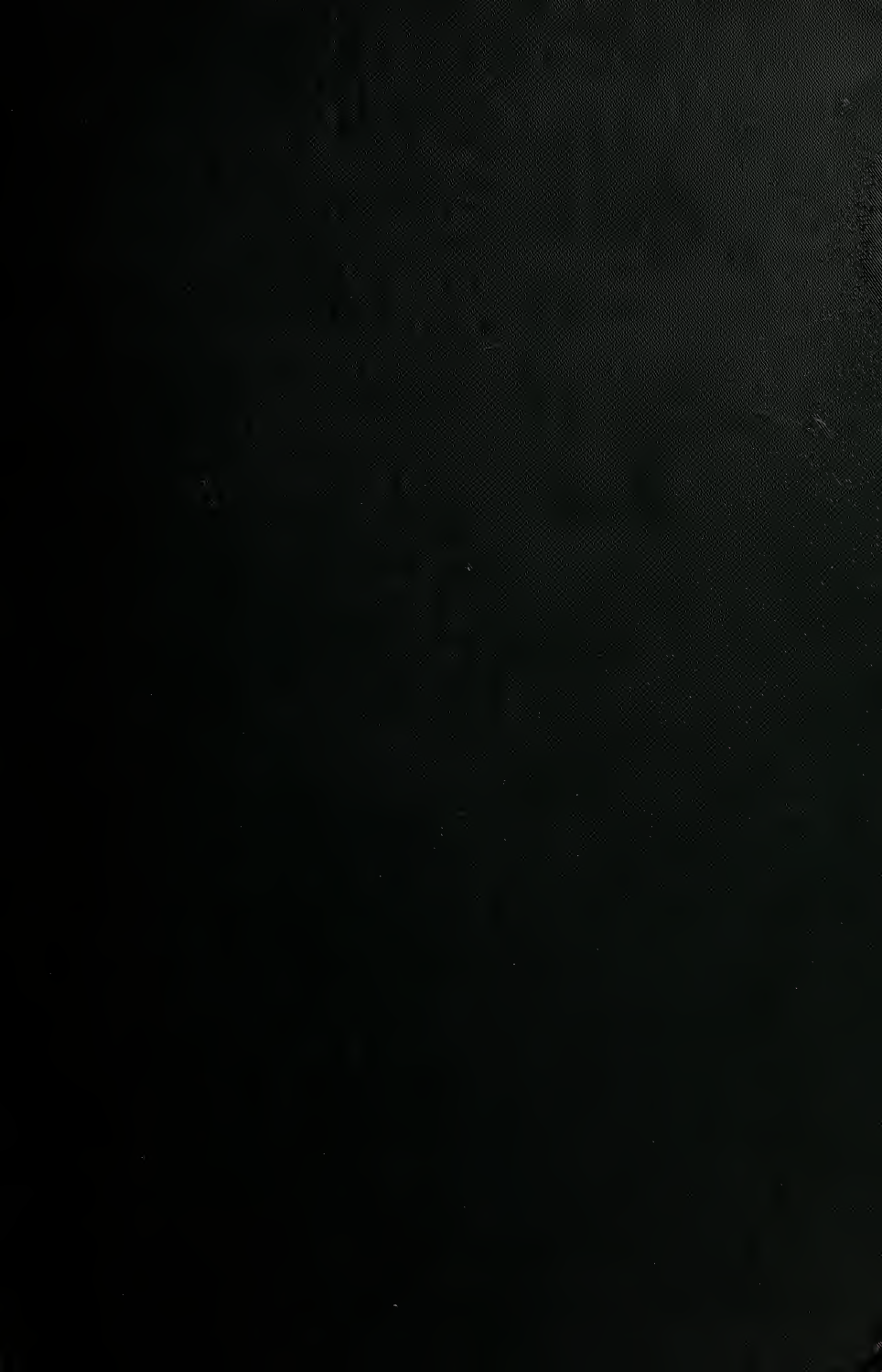| <b>MAIN LIBRARY OF THE</b><br>DEPARTMENT OF AGRICULTURE<br>OTTAWA, ONTARIO                 |  |
|--------------------------------------------------------------------------------------------|--|
| Book No. 637.05<br>.0212                                                                   |  |
| Buls. 50-58                                                                                |  |
| This book should be returned thirty<br>days from date of loan. No stamps are<br>necessary. |  |

FORM AL <sup>36</sup> 5701—PM-341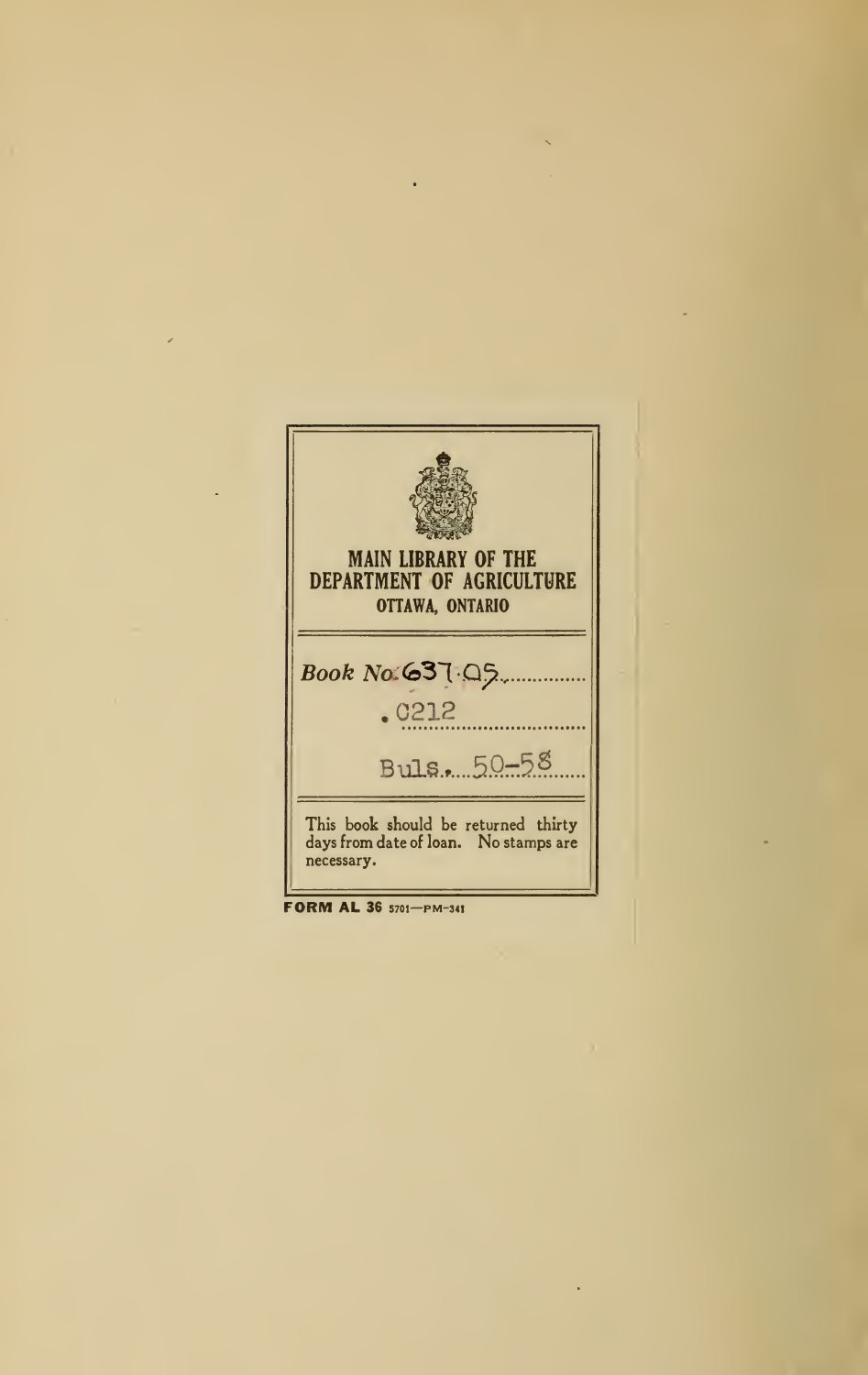Digitized by the Internet Archive in 2012 with funding from Agriculture and Agri-Food Canada - Agriculture et Agroalimentaire Canada

RECEIVED

 $TN -$ 

http://archive.org/details/simplemethodsfor57rudd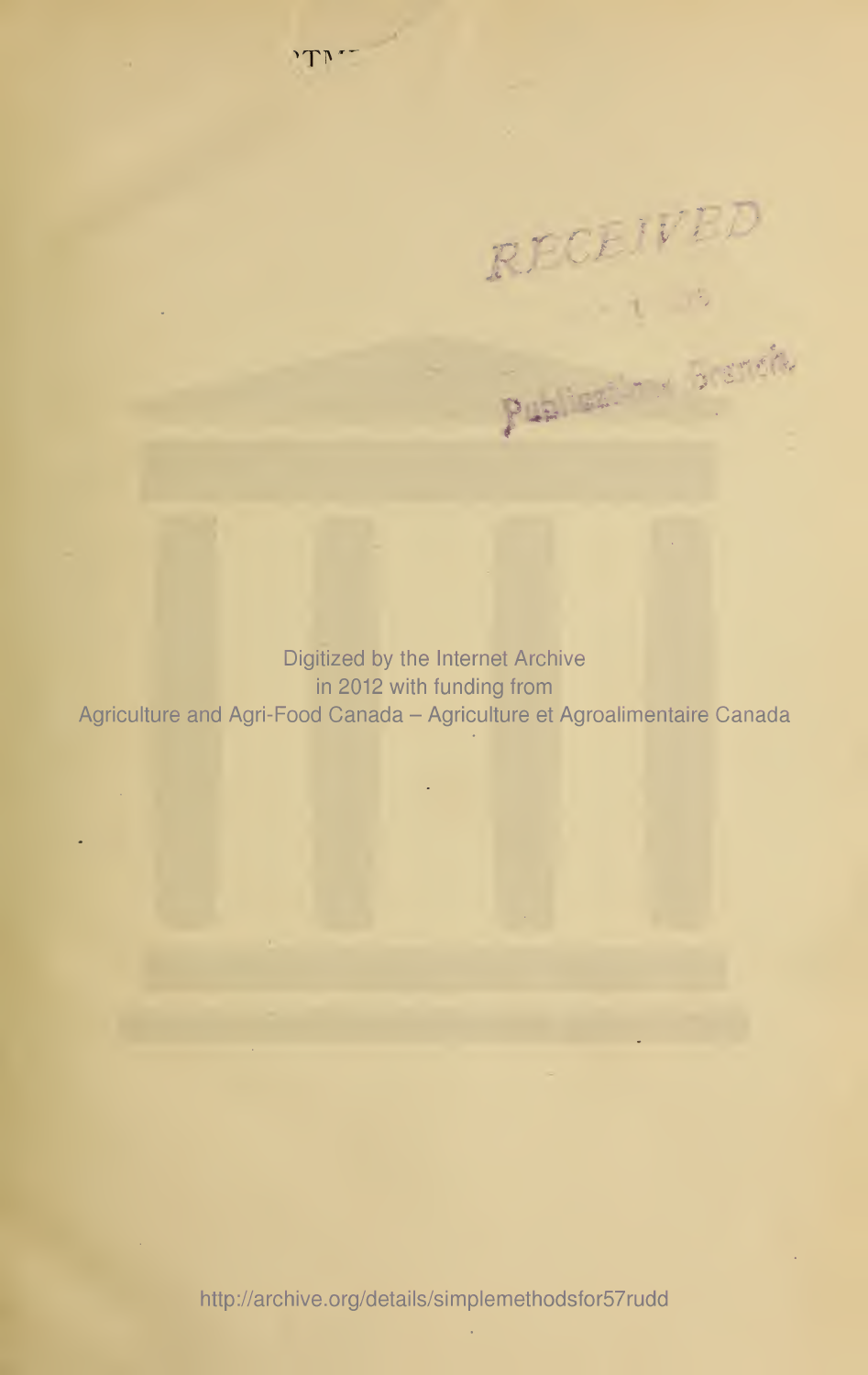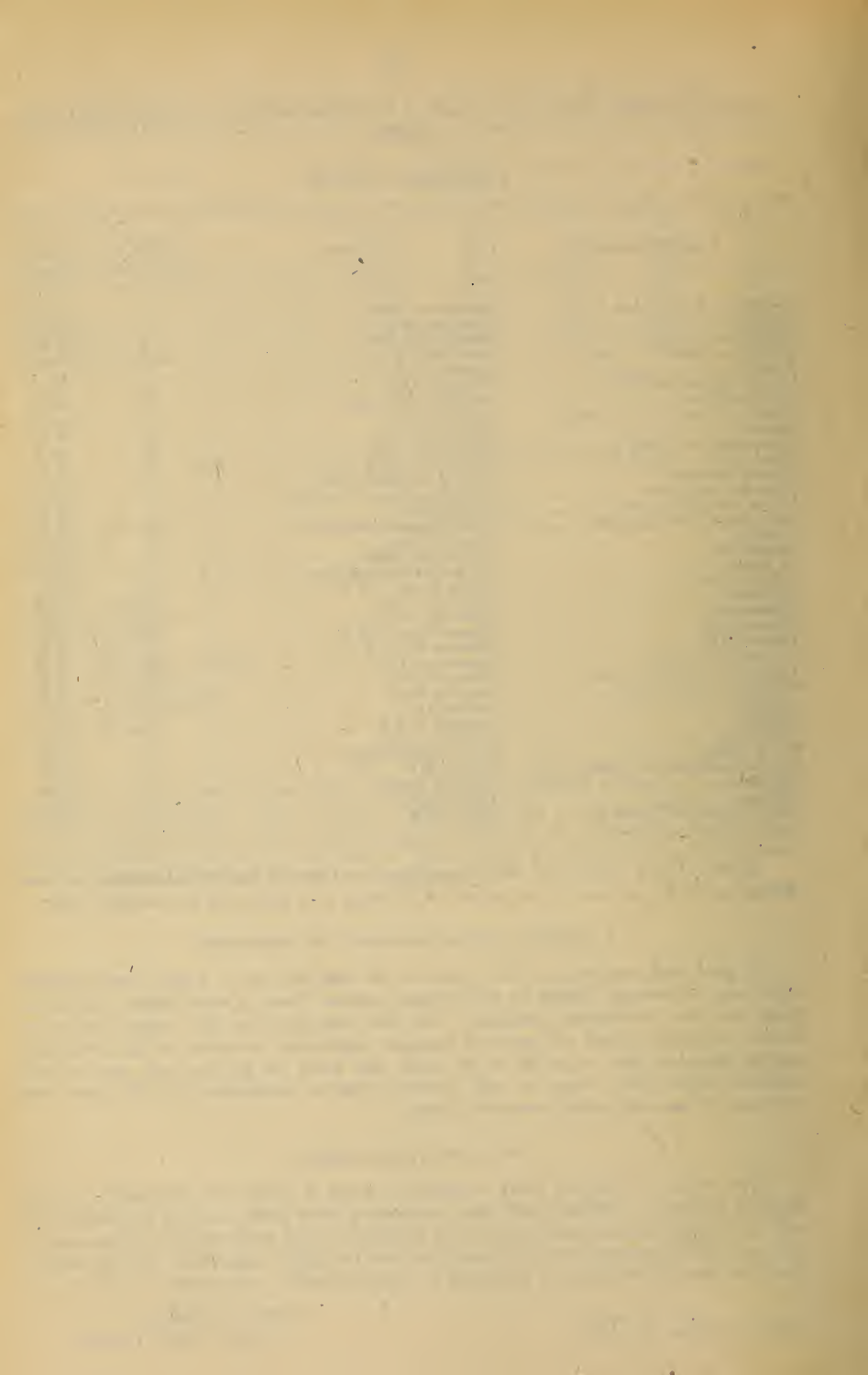# SIMPLE METHODS FOR THE STORAGE OF ICE

BY J. A. RUDDICK AND JOS. BURGESS

BULLETIN No. <sup>57</sup> Dairy and Cold Storage Commissioner's Series

ERRATA (Printer's Error)

The Illustrations on Pages <sup>3</sup> and <sup>5</sup> have been transposed. Plan No. 1 should appear on Page <sup>3</sup> and Plan No. 2 on Page 5.

Published by Direction of The Hon. S. F. TOLMIE, Minister of Agriculture, Ottawa, Ont.

OTTAWA GOVERNMENT PRINTING BUREAU 1920

6327—1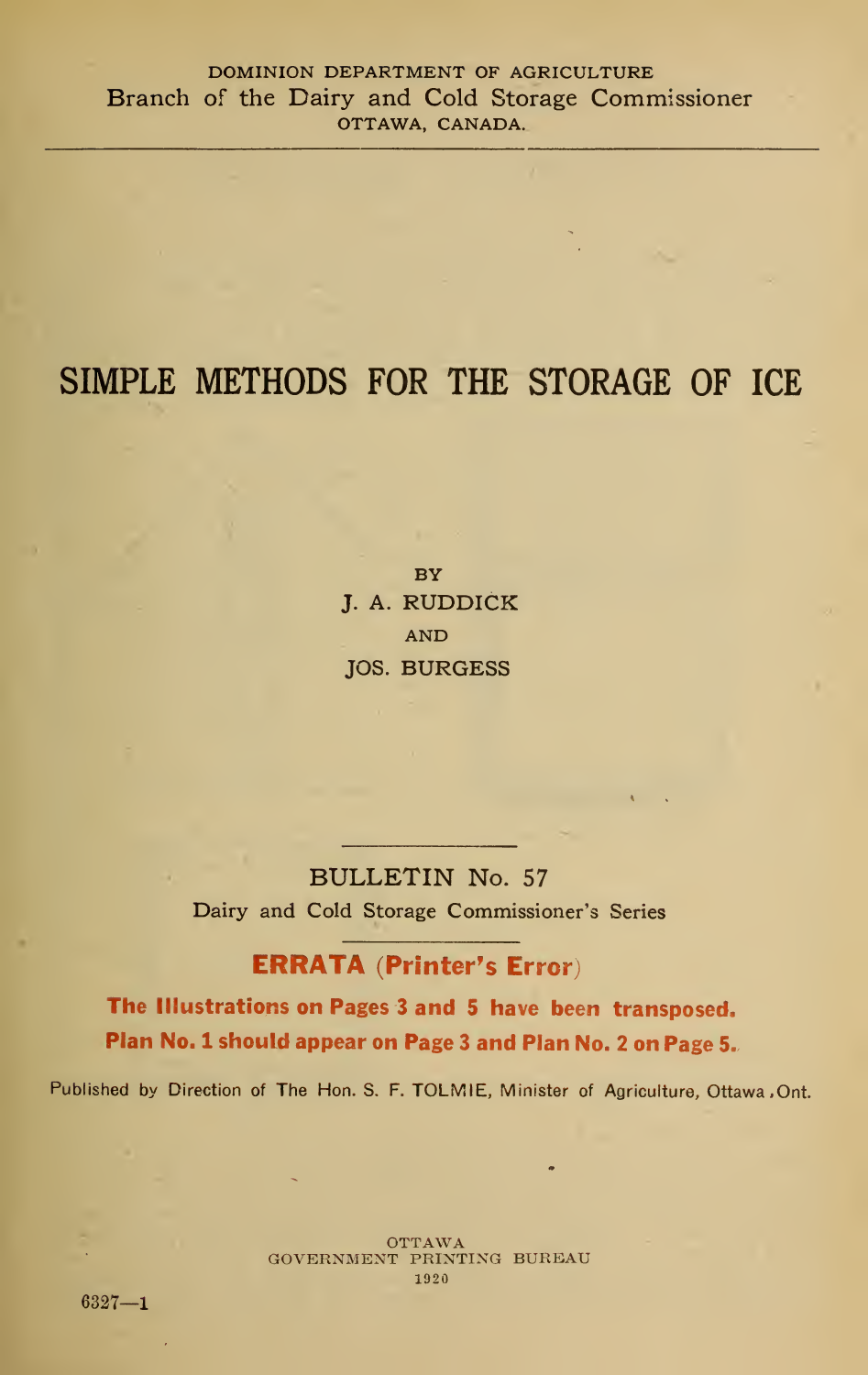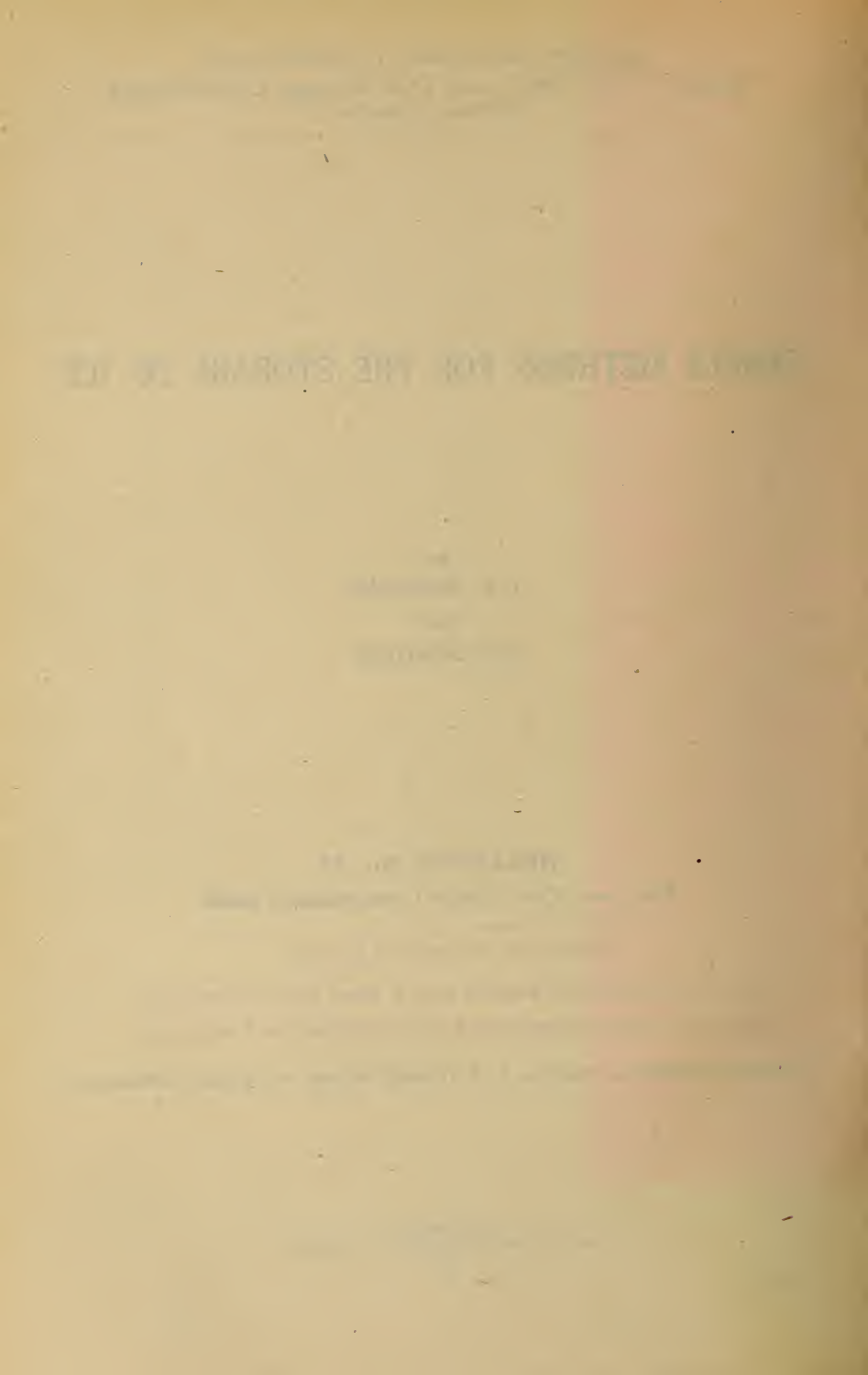# THE ORDINARY STORAGE OF ICE.

# Plan No. 1.

The storage of a few blocks of ice for summer use is a very simple matter where the ice is readily available. Any unoccupied corner of a shed will serve for the purpose. A rough board enclosure ten feet square and eight feet high will hold enough ice to provide 50 pounds per day for 130 days, after allowing for a reasonable amount of wastage. The smaller the quantity stored, the larger is the proportion of waste.



The bottom of the enclosure should' be covered with about one foot of sawdust. If the soil underneath is impervious clay, it will be all the better if there is a few inches of gravel under the sawdust. In putting in the icci the boards can be taken away from one side and replaced after the ice is in position. A space of one foot should be left between the ice and the boards to be filled with sawdust, and the ice should be covered with about the same thickness. It is the sawdust which keeps the ice from melting. The drier the sawdust is the better the ice will keep, and it is a

3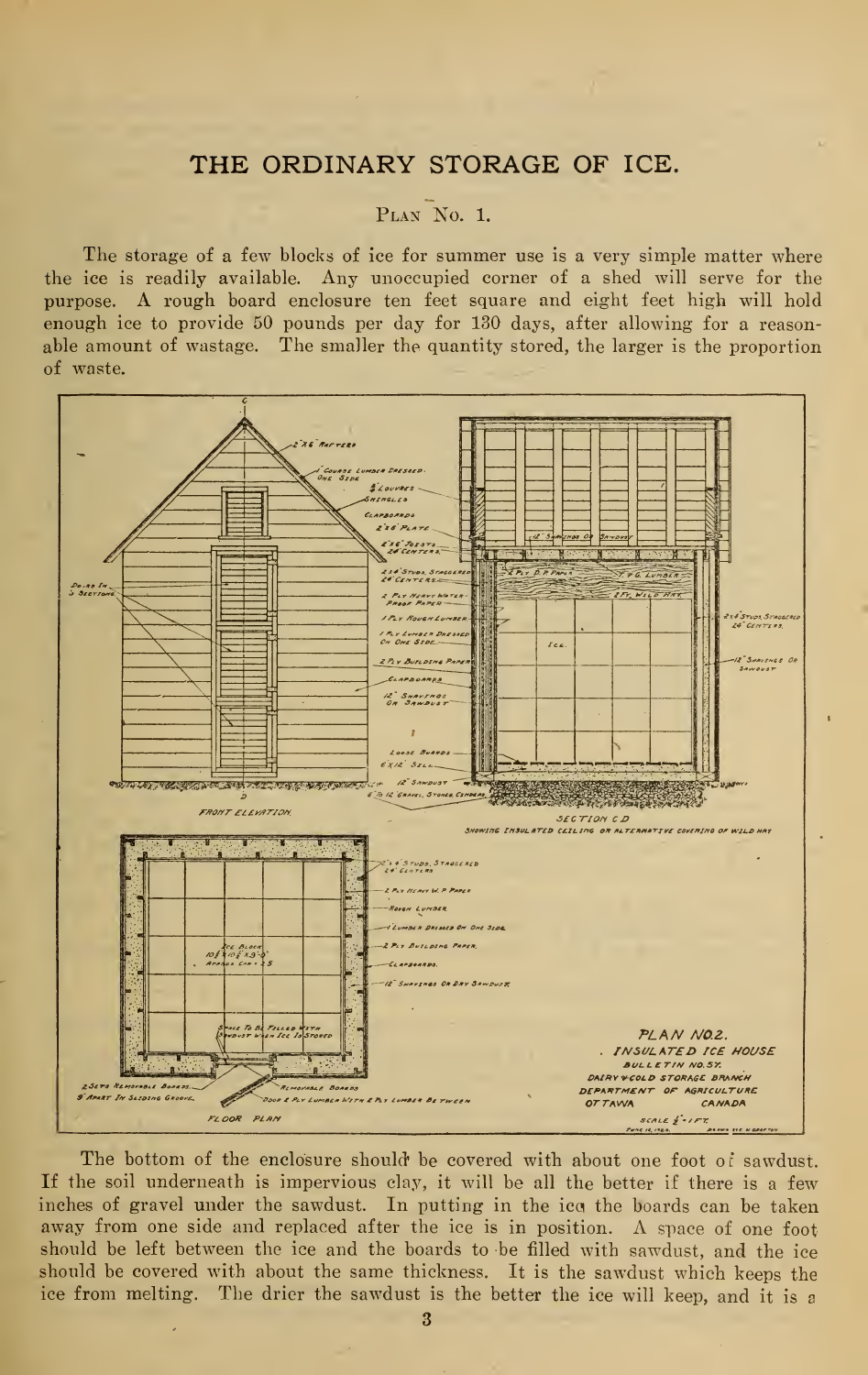good plan, as the ice is removed during the summer, to throw out from time to time the driest of the sawdust where itwill be under cover and continue to dry out and thus be in better condition to be used again the following year. The ice should be cut in blocks of uniform size and packed as closely together as possible.

If it is necessary to erect a special ice-house, the roughest kind of a shed that will keep out the weather is all that is necessary. Poles may be driven into the ground and lined up on the inside with rough lumber or slabs, leaving a space of about three-eighths of an inch between each board', and the whole covered with a roof to keep out the rain.

Plan No. <sup>1</sup> shows the construction of a building with 2 by 4-inch studding lined with rough lumber inside, and a space of three-eighths of an inch left between each board. If for any reason a building with a better finish and appearance is desired, the outside of the studs may be covered with clapboards, shiplap or other siding, with ample ventilation above the ice. Ventilation can be provided by leaving the spaces between the rafters open, or by placing louvre openings in the gable ends. It is also advisable to leave a two-inch space at the bottom and top of the clapboards, which will provide a circulation of air between the studs, and help to keep the sawdust dry.

If sawdust cannot be obtained, planer-mill shavings may be used for packing the ice, or in cases where neither is available, hay may be used as a packing or covering material.

Marsh or "slough" hay or any fine wild hay which grows in low places gives the best results. If hay is used, the space around the ice or between the ice and the walls instead of being only one foot, should be at least two feet, into which the hay must be well packed. The ice should also be covered with about two feet of the hay.

## SPECIFICATIONS FOR AN INSULATED ICEHOUSE.

### PLAN No. 2.

Drainage.—If the ground is dry and porous, or of a gravel or sand formation, no special drainage need be provided, but if it is impervious clay or heavy soil, the area of the floor should be excavated and filled to a depth of six to twelve inches with small stone, coarse gravel or cinders, first laying drain tile to ensure proper drainage.

Framing.—Bed <sup>4</sup> by 12-inch sills in cinders or other filling and set on proper foundations. Half the sills at the corners and spike or bolt together.

Erect two rows of 2 by 4-inch studding, staggered, as shown in plan, spaced at 24-inch centres.

Lay a <sup>2</sup> by 6-inch plate with joints broken over outside row of studs.

Roof.—The roof rafters should be <sup>2</sup> by 6-inch set at 24-inch centres and heeled over plate and spiked. Cover the rafters with one-inch lumber dressed on one side, and shingles laid four and one-half inches to the weather, or other roofing material.

Walls.—Cover the studs on the inside with one ply of heavy waterproof paper, with joints well lapped, and one course of rough lumber. Cover the outside with one course hemlock lumber dressed on one side, two-ply building paper, and finish with either clapboards, shingles, metal or frame siding.

Filling for Spaces and Floor.—Fill spaces in the wall and cover the floor area with 12 inches planer-mill shavings or dry sawdust. The sawdust or shavings to be well packed so that there will be no possibility of settling.

*Ceiling or Covering for the Ice.*—An insulated ceiling may be constructed with 6 or &-inch joists lined underneath with two ply of damp-proof paper and one course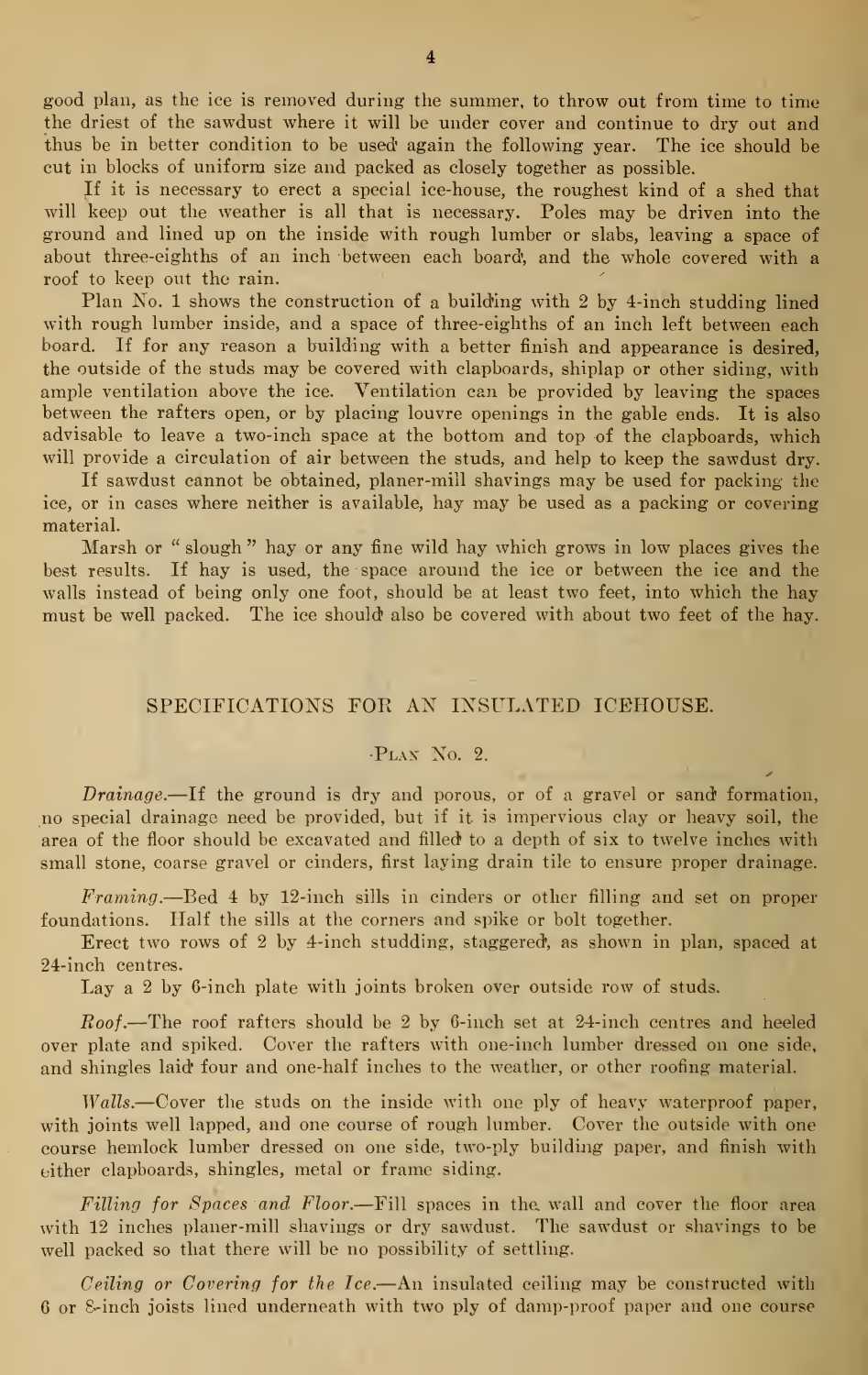of matched lumber. The space between and over the joists should then be filled with not less than one foot of sawdust or planer shavings.

The ceiling may be dispensed with and the ice simply covered with about two feet of marsh or "slough" hay, or any fine wild hay grown in low places.

In filling the icehouse, pack the ice close to the walls.

Ventilation.—The gable ends of the building should have louvre openings about two feet square, to ventilate the space above the ice, or above the ceiling.



Doors.—Doors to be made in sections of 3 by 4 feet with double lumber and two-play paper between the lumber, and extend from the floor to the roof. The door frames to be fitted with two sets of removable boards inside the doors, allowing a space of about eight inches to be filled with sawdust or shavings after the ice is stowed.

NOTE.-Where planer-mill shavings or sawdust are not available for filling the spaces in the walls, wild hay may be substituted if the space in the walls is increased to at least two feet, and the hay well packed. Two feet of hay should also be placed underneath the ice.

Size of Icehouse.—In estimating the size of the icehouse required, allow 40 cubic feet of space for each ton of ice to be stored, and at least 25 per cent for wastage.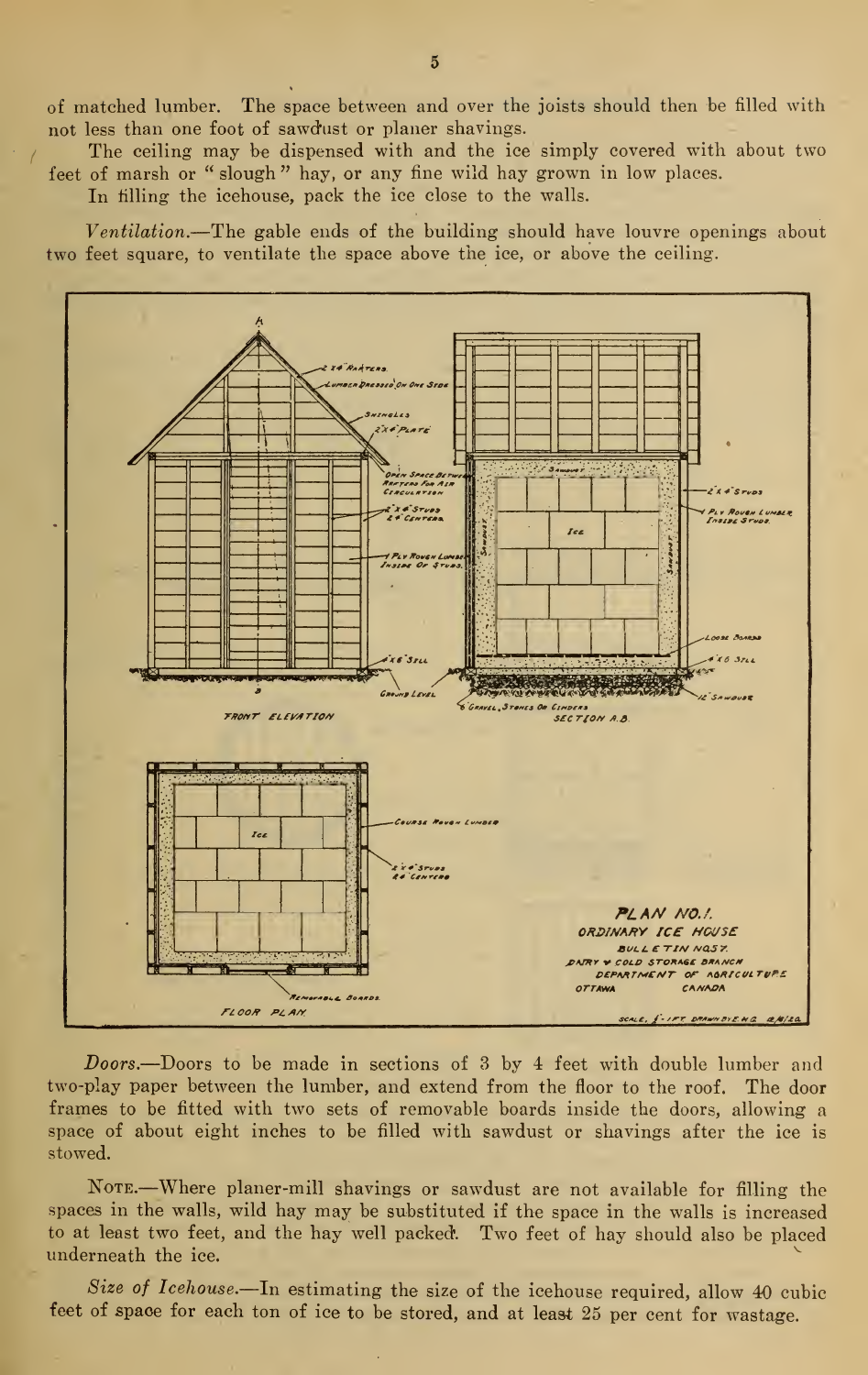## SPECIFICATION FOR AN "ICE WELL".

## PLAN No. 3.

" Ice wells" are used in some parts of the western provinces, including Manitoba, Saskatchewan and Alberta, for making ice during the cold weather, and then utilizing the space over the ice for cooling purposes during the summer months.

In selecting a site it is advisable to keep away from any well which supplies drinking water, as the seepage from the " ice well " may contaminate the water and make it unfit for use. If possible, pick out a shady spot where there is some protection from the sun and winds.



The "ice well" should be about 12 feet deep and of a diameter to suit require ments. The larger it is the longer the ice will last. A well, six feet in diameter, filled six feet in depth with ice, will hold about four tons.

The well should be cribbed as shown in the drawing to prevent the walls from falling in. It is very essential that the earth in the bottom of the well should be dry and porous, or that drainage be provided, otherwise, the water that results from the ice melting will collect in the well and cause the ice to melt in a very short time.

A shed with <sup>a</sup> removable roof should be constructed over the well. In filling the well during the winter months, take off the roof of the shed to get the full benefit of the outside temperature, then sprinkle the cribbing with water until it is covered'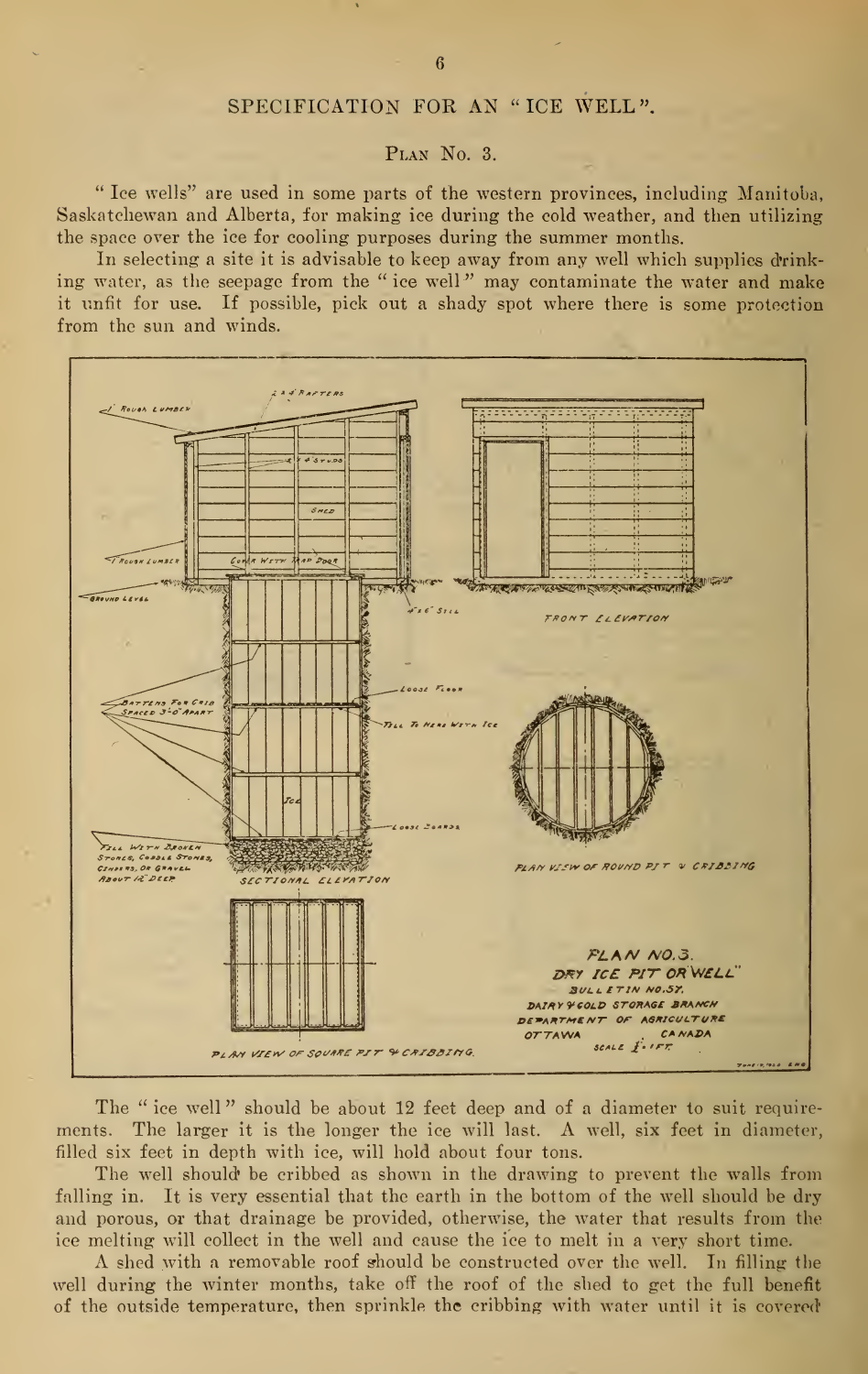with a coating of ice. This will make it hold the water. In filling the well put in about four to six inches of water at a time, and allow it to freeze solid before adding more, until the ice reaches within three or four feet from the top. If it is available, the well may be filled loosely with blocks of ice, and water added gradually to fill the spaces, and thus make a solid mass.

A loose floor should be placed on cleats fastened to the cribbage just over the ice, and the top of the well covered with a trap-door and straw.

The space between the loose floor and the top of the well can be used to advantage for cooling milk or cream, and other products. Care must be taken to keep this chamber as clean as possible. If milk or cream is spilled it should be cleaned up at once to prevent odours arising that would be injurious and would offset any benefit to be derived from cooling.

As a means of preserving ice for household use, the " ice well " has no advantage over the storage of ice in a rough shed, but it does provide facilities for holding cream and milk, and for the cool storage of other articles of food, where a supply of ice cut from a stream or pond is not available.

"Ice well" can be used successfully only in places where no water collects in the excavation.

#### LIST OF PUBLICATIONS

# OF THE DAIRY AND COLD STORAGE COMMISSIONER'S SERIES.

#### REPORTS.

Report of the Dairy Commissioner, January, 1905, to March, 1906. f Reports of the Dairy and Cold Storage Commissioner for 1907, 1908, 1909, 1910, 1911, 1912, 1913, 1914 and 1915.

### BULLETINS.

| Date    |                 |                                                                    |
|---------|-----------------|--------------------------------------------------------------------|
| Issued. | No.             | Title.                                                             |
| 1909    | $*22$           | The Cooling of Milk for Cheesemaking                               |
| 1910    | $25\,$          | Coulommier Cheese, Some Notes on its Manufacture.                  |
| 1911    | 27              | Trial Shipments of Peaches, 1910.                                  |
| 1911    | 28              | The Dairying Industry, an Historical and Descriptive Account.      |
| 1911    | 30              | Cream Cheese. (Second Edition.)                                    |
| 1912    | 33              | Cow Testing.                                                       |
| 1913    | 36              | Cold Storage for Creameries.                                       |
| 1913    | 37              | The Island of Orleans Cheese.                                      |
| 1914    | 41              | Cheese Factory and Creamery Plans with Specifications.             |
| 1914    | 43              | The Cold Storage Act, 1907, as Amended in 1909, and Regulations.   |
| 1915    | 44              | The Cold Storage of Food Products with Some Notes on Insulation    |
|         |                 | and Warehouse Management.                                          |
| 1915    | 45              | The Testing of Milk, Cream and Dairy By-Products by Means of       |
|         |                 | the Babcock Test.                                                  |
| 1915    | 46              | Tests for the Specific Gravity, the Percentage of Acid and Casein, |
|         |                 | the Adulteration of Milk, the Percentage of Water and Salt in      |
|         |                 | Butter and of Fat and Water in Cheese.                             |
| 1916    | 47              | The Grimsby Precooling and Experimental Fruit Storage Ware-        |
|         |                 | house.                                                             |
| 1916    | 48              | Precooling, Shipment and Cold Storage of Tender Fruit with         |
|         |                 | Notes on Packing and Packages.                                     |
| 1917    | 49              | Small Cold Storages and Dairy Buildings.                           |
| 1917    | 50 <sub>1</sub> | The Use of Brine Tank Refrigerator Cars for Fruit Shipment.        |
| 1917    | 51              | The Rate of Precooling Fruit in Different Styles of Packages and   |
|         |                 | at Different Temperatures.                                         |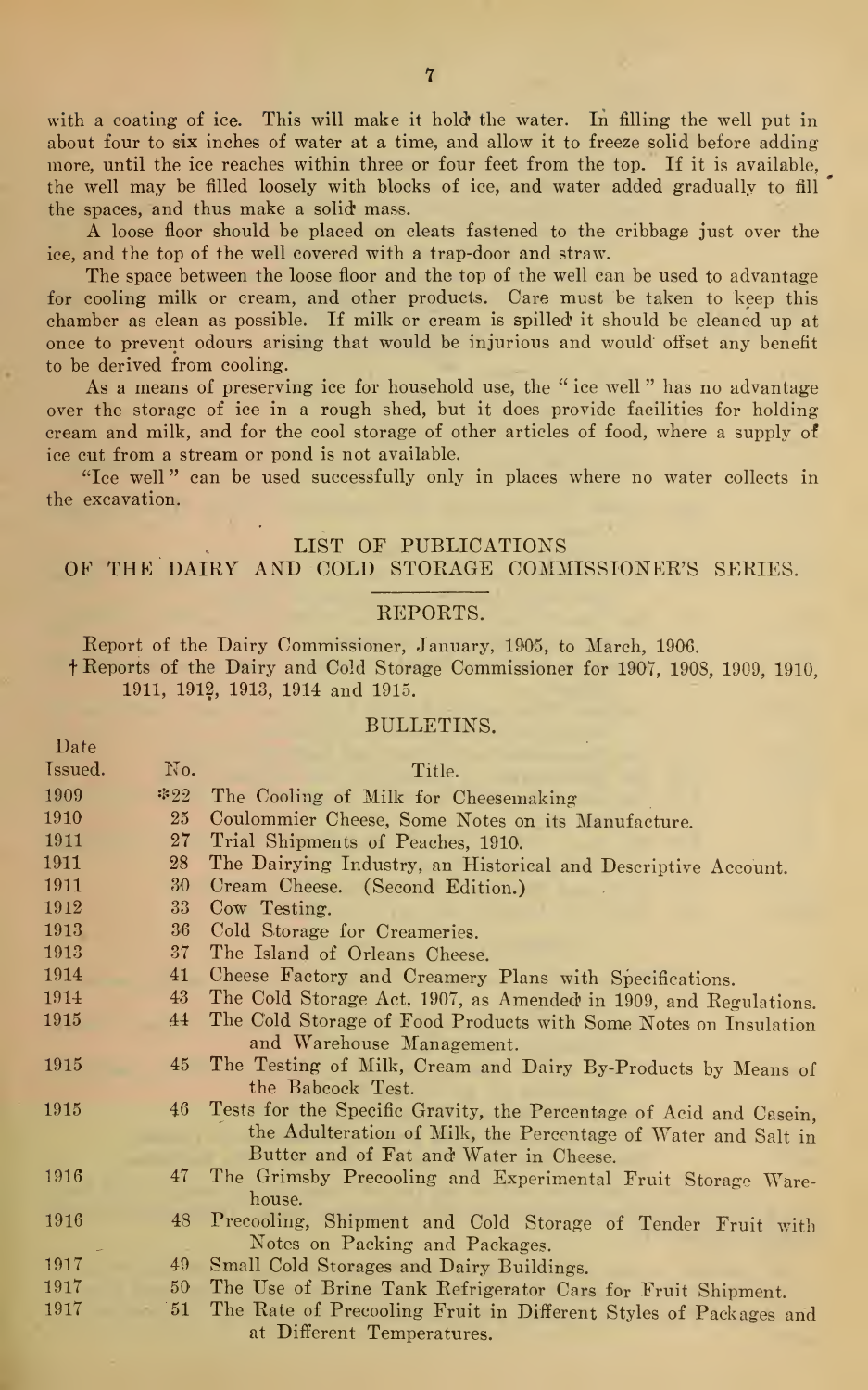| Date    |                          |                                                                                                                                                                  |
|---------|--------------------------|------------------------------------------------------------------------------------------------------------------------------------------------------------------|
| Issued. | $\mathbf{N}\mathbf{o}$ . | Title.                                                                                                                                                           |
| 1917    | 52                       | Methods of Handling Basket Fruits.                                                                                                                               |
| 1917    | 53                       | Butter Making on the Farm.                                                                                                                                       |
| 1918    | 55                       | List of Cheese Factories, Creameries, Skimming Stations also<br>Condensed Milk Manufacturers, City Milk Vendors and Ice<br>Cream Manufacturers, etc., in Canada. |
| 1920    | 55                       | The Finch Dairy Station. Report of Progress.                                                                                                                     |
| 1920    | 56                       | Report of the Dominion Educational Butter Scoring Contest, 1919.                                                                                                 |
|         |                          | CIRCULARS.                                                                                                                                                       |
| 1911    | 2                        | The Milk Test Act.                                                                                                                                               |
| 1912    | 6                        | Creamery Cold Storage Bonuses.                                                                                                                                   |
| 1914    | 10                       | Notes on Cow Testing.                                                                                                                                            |
| 1914    | 12                       | The Branding of Dairy Butter.                                                                                                                                    |
| 1915    | 13                       | Commercial Precooling and Storage of Fruit for the Season of<br>1915.                                                                                            |
| 1915    | $*14$                    | Causes of Variation in the Percentage of Fat in Hand Separator<br>×<br>Cream.                                                                                    |
| 1915    | 15                       | Cherry Precooling Possibilities.                                                                                                                                 |
| 1916    | 17                       | The Probable Scarcity of Rennet for the Manufacture of Cheese<br>with some Directions for securing a Supply                                                      |
| 1916    | 18                       | The Use of Pepsin as a Substitute or Partial Substitute for Rennet<br>in the Manufacture of Cheese.                                                              |
| 1916    | 19                       | Directions for Using Soluble Powdered Pepsin as a Substitute for<br>Rennet                                                                                       |
| 1917    | 21                       | Further Notes on the Use of Pepsin and Other Substitutes for<br>Rennet in the Manufacture of Cheese.                                                             |
| 1917    | 22                       | The Manufacture of Cottage and Buttermilk Cheese.                                                                                                                |
| 1917    | 23                       | The Manufacture of Buttermilk from Skimmed Milk.                                                                                                                 |
| 1918    | $*25$                    | Keeping Dairy Herd Records. (Supersedes Circulars Nos. 16, 20<br>and $24.$                                                                                       |
| 1919    | $*26$                    | The Care of Cream for Buttermaking. (Revised and Condensed<br>from Bulletin No. 32.)                                                                             |
| 1919    | 27                       | Yield and Relative Value of Some Dairy Products.                                                                                                                 |
| 1920    | 28                       | The Dairy Industry Act, 1914, and Regulations.                                                                                                                   |
|         |                          | SPECIAL PUBLICATIONS.                                                                                                                                            |
| 1907    |                          | Map showing the Location of Cheese Factories and Creameries in<br>Canada.                                                                                        |
| 1911    |                          | Report of the Third Dominion Conference of Dairy Experts.<br>December 6 and 7, 1911.                                                                             |
| 1918    |                          | Report of the Proceedings of a Dominion Dairy Conference,<br>November 25, 26, 27 and 28, 1918.                                                                   |
| 1919    | C. S.<br>$\mathbf{1}$    | List of Cold Storage Warehouses in Canada                                                                                                                        |
| 1919    | C. S.<br>$\overline{2}$  | List of Subsidized Cold Storage Warehouses in Canada.                                                                                                            |
| 1920    |                          | Plan and Specification for a Frost-proof Apple warehouse.                                                                                                        |
|         |                          |                                                                                                                                                                  |

Any of these Publications will be sent free of charge on application to the Dairy and Cold Storage Commissioner, or to the Publications Branch, Department of Agriculture, Ottawa, Ont.

#A sufficient number of bulletins <sup>22</sup> and <sup>57</sup> and circulars 14, <sup>25</sup> and <sup>26</sup> will be sent to the manager of any cheese factory or creamery to supply one to each patron.

fAnnual Reports of the Dairy and Cold Storage Commissioner discontinued since 1915.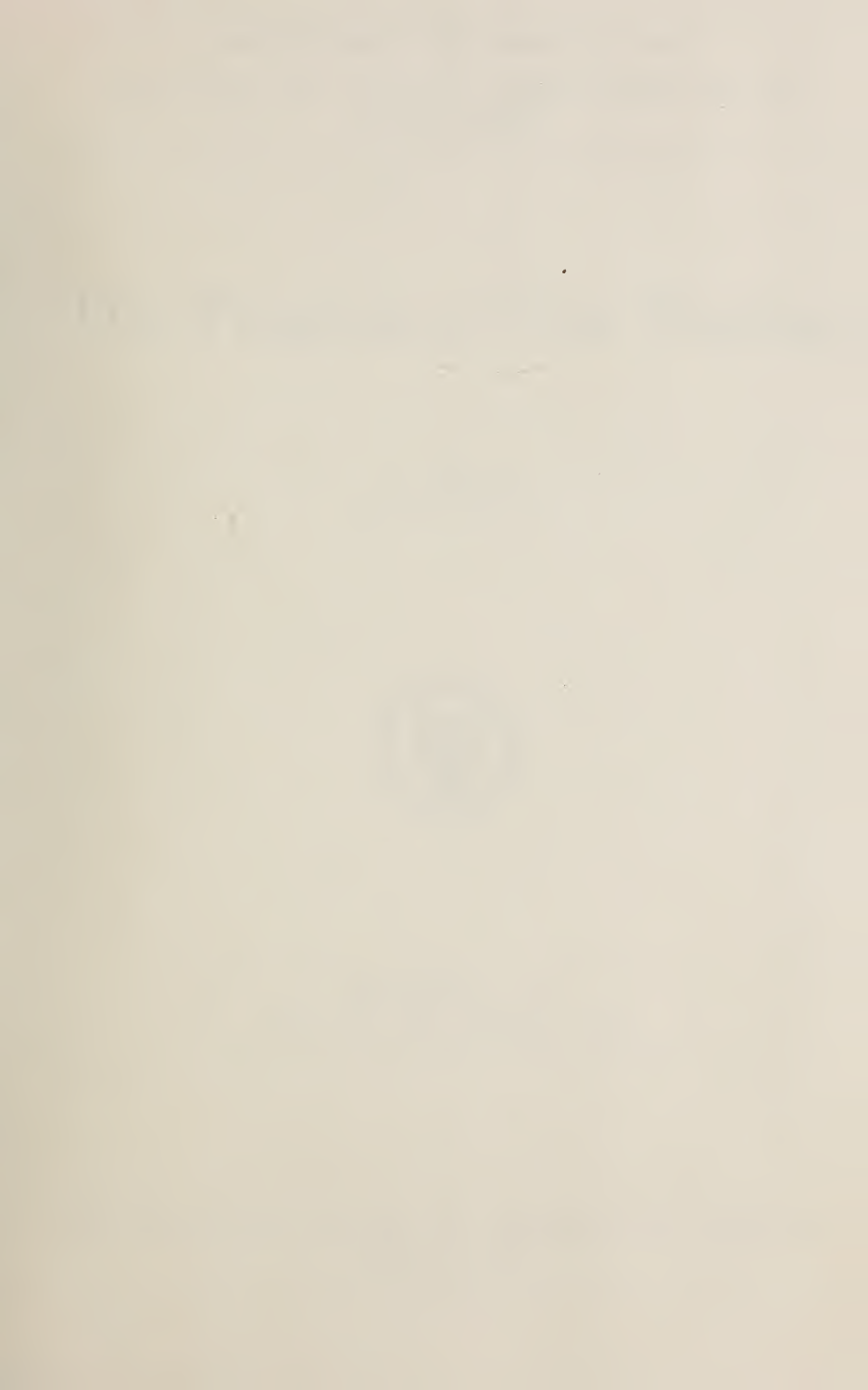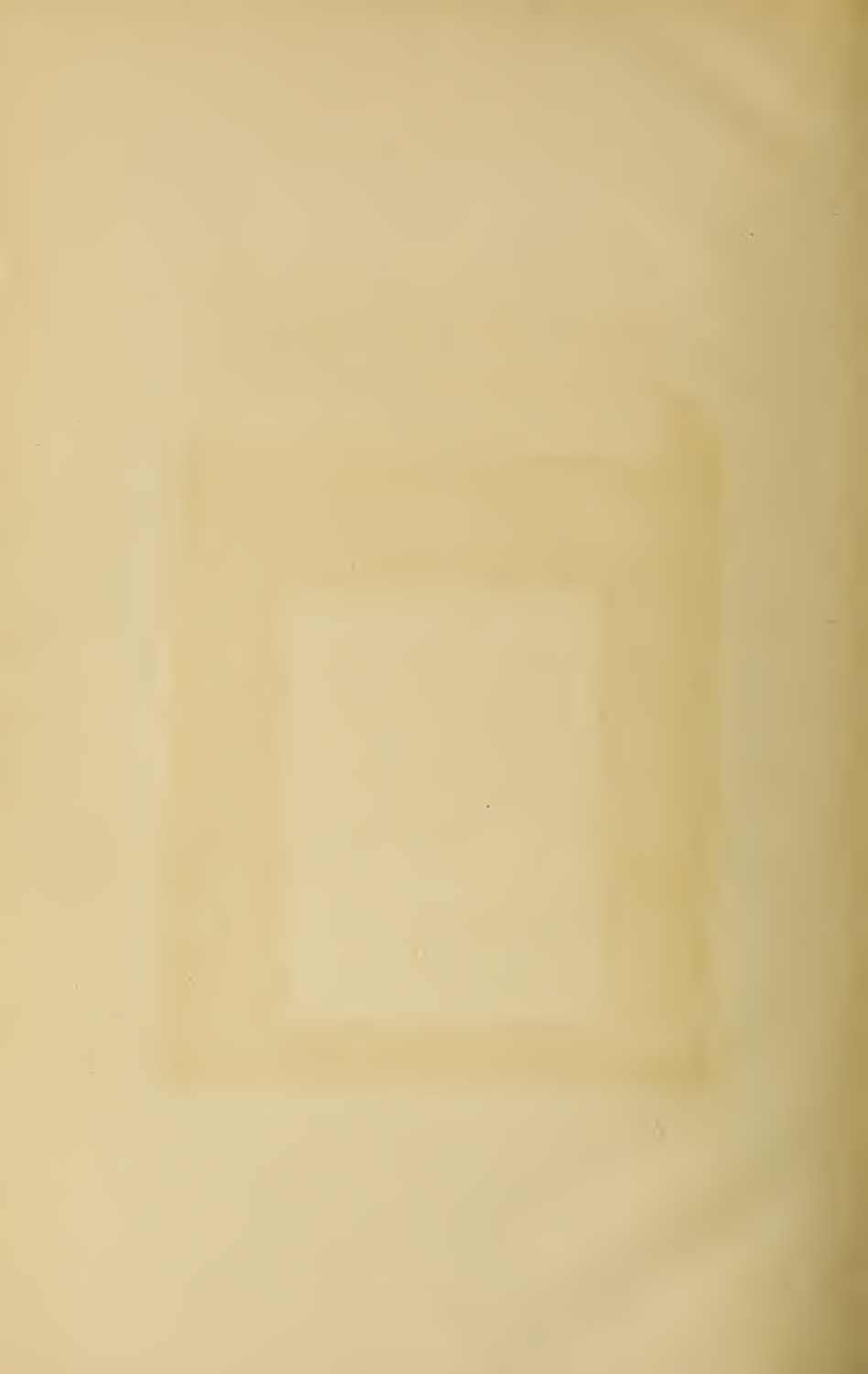